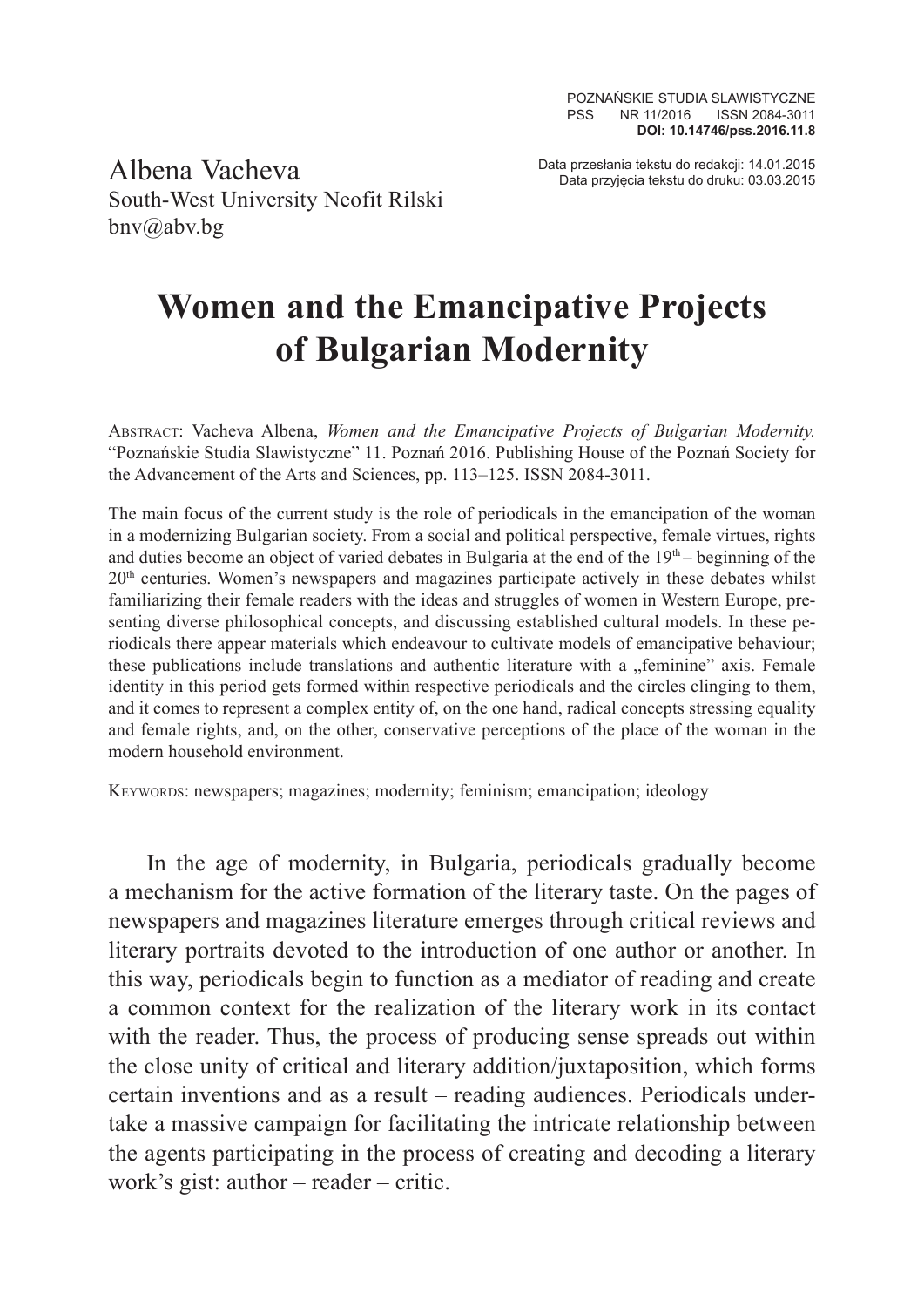In this media context there gets born  $-$  to live further for more than twenty years – "Vestnik za zhenata" ("The Women's Newspaper")<sup>1</sup>, edited and run by Hristo Cholchev. From its very beginning, this newspaper assumes the task of being "Sedmichen list za literatura, obshtestven zhivot, moda i domakinstvo" ("A Weekly Bulletin of Literature, Social Life, Fashion and Housekeeping") – a definition placed as a subtitle. The editorial board's ambition to maintain an edition for literature gradually begins to materialize. Alongside the columns dedicated to fashion, housekeeping, useful pieces of advice, information about women's situation abroad, news of women's movements in Bulgaria as well as announcements of "Bulgarskia zhenski saiuz" ("The Bulgarian Women's Union"), on the pages of this newspaper there begin to appear short stories, verses, and authorial portraits. The emphasis on the literary presence in the newspaper is gradually strengthened: competitions begin to be held, critical texts start to get published, surveys are conducted amidst female readers with the purpose of establishing their taste, a children's literary page gets organized  $(1927)^2$ , prizes are awarded to authors selected by readers. Especially visible is the newspaper's active orientation towards literary issues after the establishment of "Klub na bulgarskite pisatelki" ("The Bulgarian Women Writers' Club"), whilst works produced by women begin to spread out on the pages of the newspaper in a degree proportionate to the growing female presence in the social and cultural life.

The newspaper in hand is notably different from one of the first women's periodicals – "Zhenski glas" ("The Female Voice"). The task, which the editors of "Zhenski glas" ("The Female Voice") assume, is to participate in the processes which ought to eventually bring about a change in the role and the cultural presence of the woman in society. "It seems to us – it states in the editor's note published in the first issue – that currently and for the time being it would be beneficial *to urge the woman's mental prowess*, to demonstrate to her that be that as a mother and tutor to her own children, be that as a woman, and a companion to her husband, she needs

<sup>1</sup>Here and henceforth, all titles of magazines, literary works and social/literary organizations appear transliterated, followed by a translation into English (in brackets, respectively).<br><sup>2</sup>Editor-in-chief of this page is Dora Gabe. The intention for this page to come out on

a monthly basis is hastily forestalled upon the female readers' insistence: in their letters to the editors they complain that their offspring destroy each entire issue of the newspaper.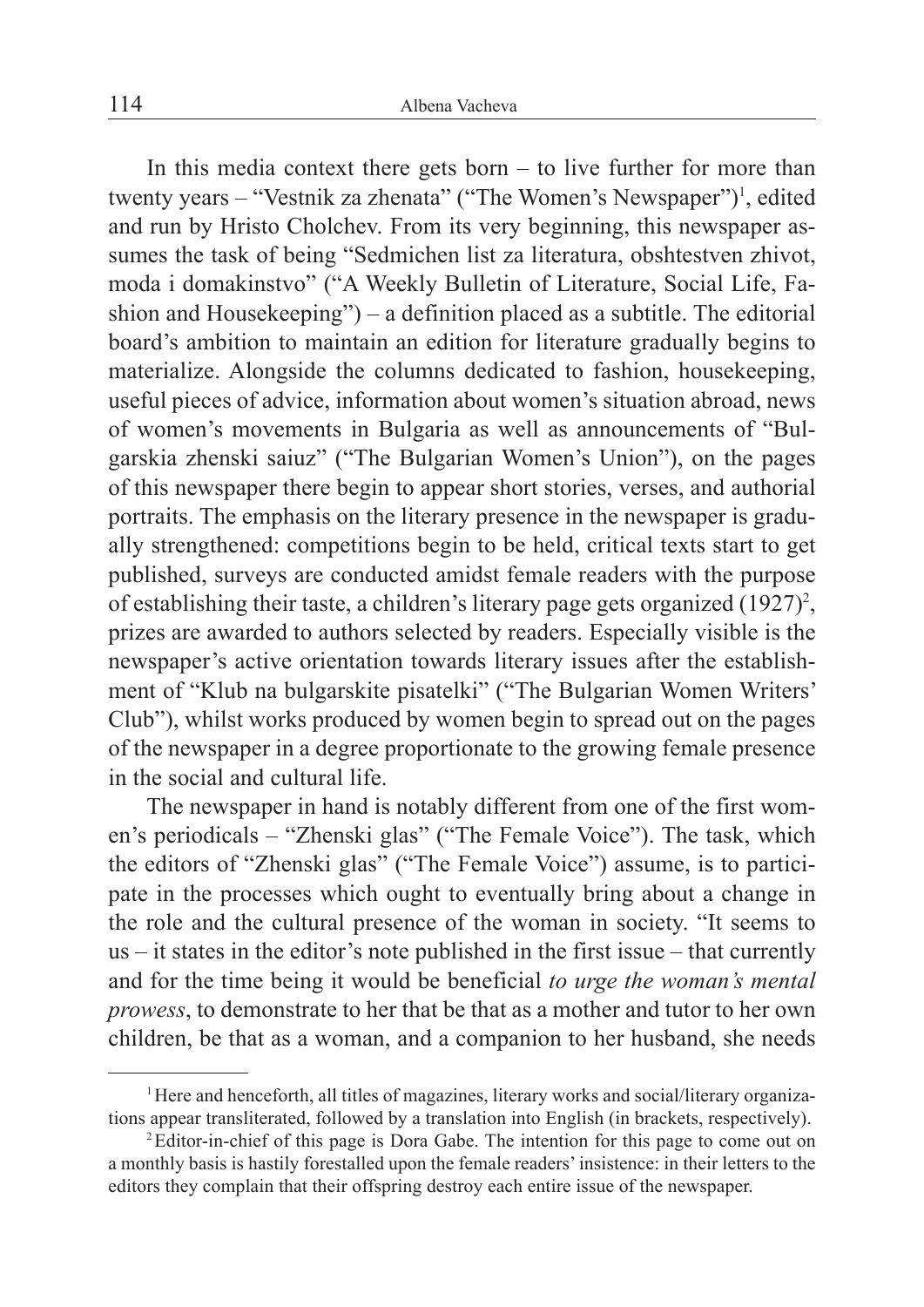to maintain an interest in all that happens in the world and is aimed at the progress of humanity." It is necessary to cultivate in the woman a sense of her social mission. Because of this – the editor's note further maintains – it is necessary to "kindle in the woman an awareness of her being a human being, a member of society to which she holds certain obligations" (Редакционен 1899: 2). It is exactly her social obligations that are going to rescue her from the humiliating state she has been placed in, whilst the newspaper shall contribute to clarifying her social duty. The cultural and social enlightenment is amidst the primary tasks which this periodical faces as it strives to change an attitude firmly established and inherited in Bulgarian society from the nearest past – from "our erstwhile masters – the Turks". This legacy prevents the woman from being able "to be considered a human being" as it claims that the woman "may only ever be able to find her way even to Heaven guided by her husband." In this particular task, the newspaper conscientiously and decisively approaches the role played by female societies at the time – "to unite women in the name of enlightenment and intellectual progress" (А. С-ва<sup>3</sup> 1899а: 3). These societies, as the article clarifies, emerge authentically as early as the 1870s, provoked by the example of male social spaces established prior to that, rather than in imitation of charitable female societies in "enlightened countries". They aim at creating social spaces whereby the woman could take care of her spiritual and intellectual development and enrich her knowledge whilst liberating herself from "the *stifling* loop of her household environment"<sup>4</sup>. This is the role allotted to "Zhenski glas" ("The Female Voice") newspaper by the editorial board – to raise women's spirit and to participate in the change of their social status. This newspaper, similar to the function of the periodicals that emerged during the Age of the Bulgarian Revival, whose readership was primarily male, as is noted in the article signed by the penname *А. С-ва,* intends to support the activity of these societies by way of contributing towards the improvement of female enlightenment and

<sup>&</sup>lt;sup>3</sup>The initials "А. С-ва" authenticate the sequel of the article "Zhenskite druzhestva u nas" ("Female Societies in Bulgaria"), published in the second issue of the newspaper. The authorship of the first part has been marked only as "С-ва"*.* The probable author of both is Anna Karima (Anna Todorova Velkova), at this time wife of Yanko Sakazov, also founder of the newspaper. 4On this matter consult А. С-ва (1899а and 1899б).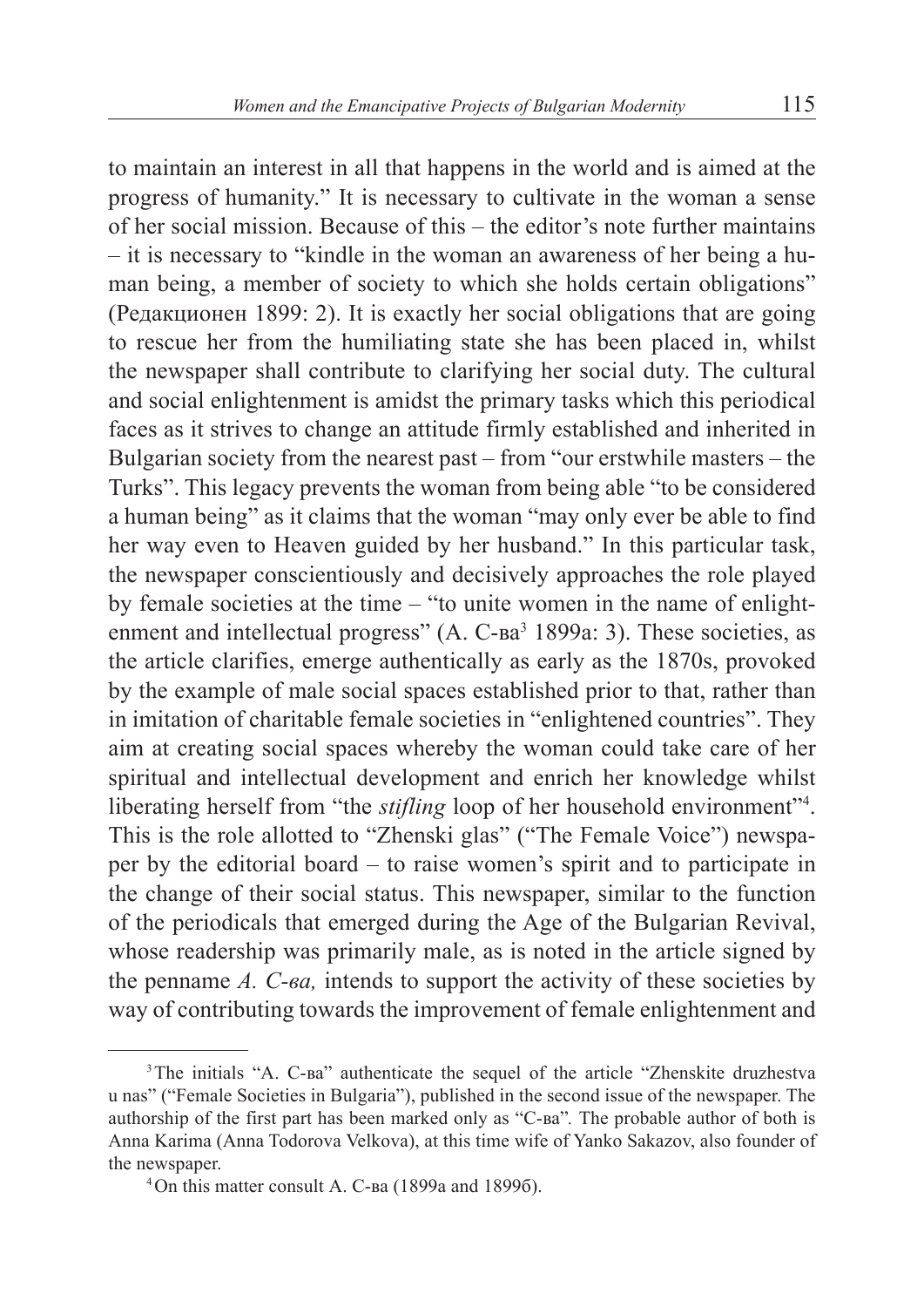education. Its emergence marks the parameters of a unique political project aimed at activating women and gradually transforming them into a factor of social, economic and cultural development of the state. Women are entitled not only to receive education – they are expected to rise above the level of being merely passive recipients of male creativity in the sphere of the literary word – they must gain their own right of artistic performance. A kind of art that should break the tight bondage of the family in order to reach as wide a public readership as possible. These initial steps made through these societies prove to have stimulated women, as was the case in the city of Zheleznik (Stara Zagora), to "give talks", to write "outstanding reports, to translate articles, short stories…".

In the sphere of modern publicity "Zhenski glas" ("The Female Voice") newspaper stands out not merely as part of mediators facilitating the relationship between female authors and female readers, rather, it is driven by the ambition to take on and maintain the best achievements from already existing editions or from those that have ceased to be. All those issues left unresolved by periodicals such as "Savremenen pokazalets" ("The Modern Index") – edited by a woman – or "Zhenski svyat" ("The Female World"), "Moda i domakinstvo" ("The Fashion and Housekeeping"), "Bulgarka" ("The Bulgarian Woman") and "Razvitie" ("The Development")<sup>5</sup>, will be successfully dealt with by "Zhenski glas" ("The Female Voice") newspaper. Such are the editors' intentions, stated unabashedly in the editorial in the first issue of the latter newspaper. Closely related to that is the firmly expressed political position which "Zhenski glas" ("The Female Voice") assumes and for whose cause it will fight. The need for this newspaper to emerge is motivated by the fact that in "our female press" there are not to be found anywhere "clear definite demands" on the matter of the Bulgarian woman's equality with regard to her social presence and electoral

<sup>&</sup>lt;sup>5</sup>The columns existing in these periodicals provide a reliable picture of the editorial policy as well as the public readership which it aims. At the beginning of the second anniversary of the existence of "Moda i domakinstvo" ("The Fashion and Housekeeping"), the editor-inchief, Elena Usheva, addresses the readers with an appeal for renewal of their subscription. She promises that the magazine shall preserve its shape and it shall publish materials in already established sections: "1. Fashion; 2. Science and Literature, which contains novels, short stories, poems, sketches, and scientific articles of popular interest; 3. Housekeeping; 4. Aphorisms, miscellanies" (Подписка 1898: 16).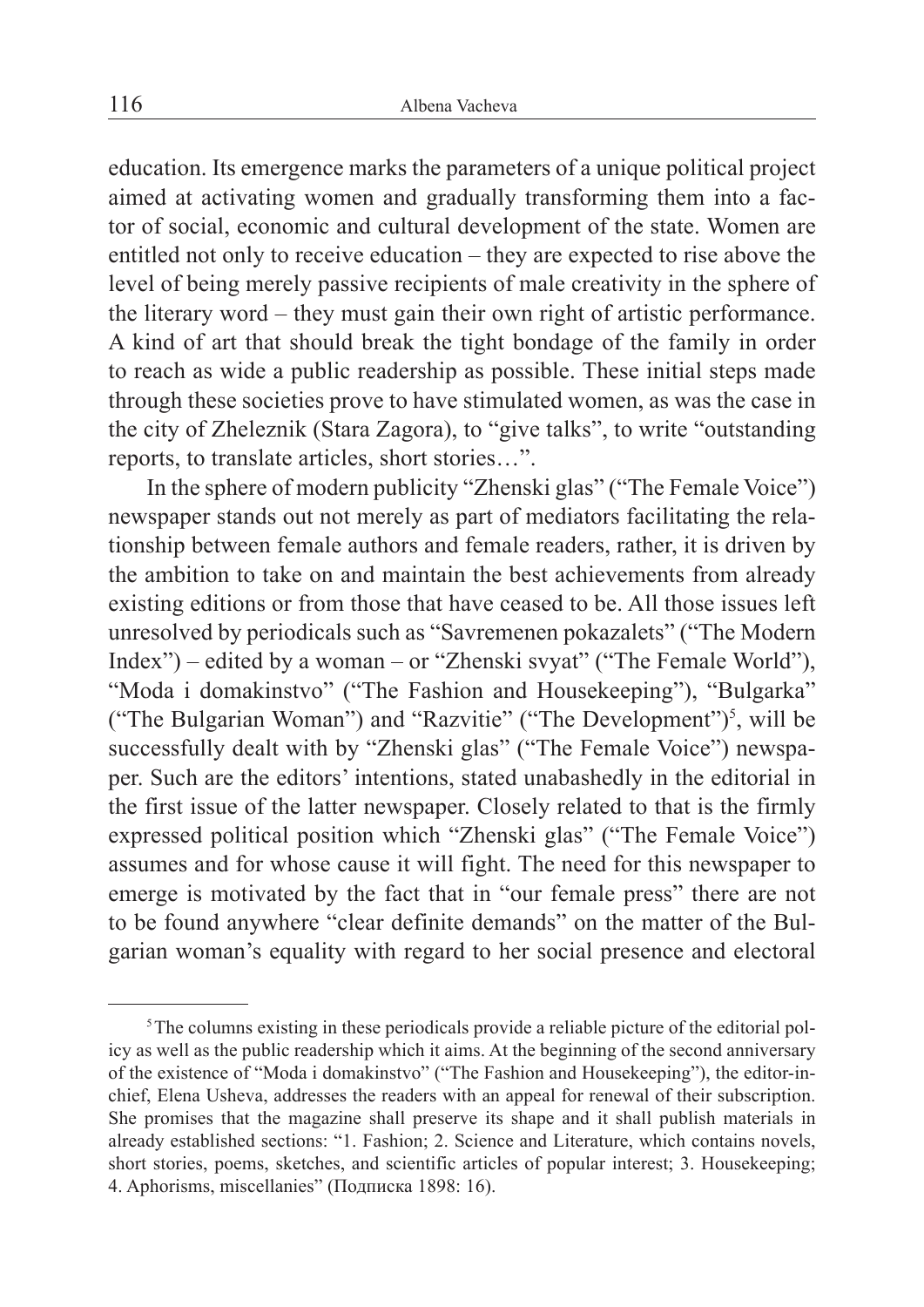rights to which she is entitled. "The intellectual development of the woman is one of our demands", the third issue of the newspaper states (Редакционен 1899: 1), which justifies the in depth discussion of the problem of female education, and more specifically, the problem of the access of women to universities. "That the woman has been wronged in Bulgaria is an undeniable fact" (Редакционен 1899: 2). The firmly assumed political platform of this newspaper is to work towards changing the latter state, whilst it aims at providing women with a tribune for expressing that in which they believe<sup>6</sup>; it also strives to inform them of events locally and abroad, to participate in female education as well as enhance their organizational life. Into the very first issues of the newspaper there find their way: excerpts of statements of members of parliament which delve into the question of the rights of female teachers, the report of the chair-woman of "Maika" ("The Mother") Female Society, and sundry materials directly related to the cause the newspaper supports.

This newspaper, which defines itself as "the organ bound to defend the interests of women", proves largely successful in realizing its programme, if one were to judge by what Sanda Yovcheva shares: "in order [for all female societies in the country] to unite, and for the idea of uniting per se to come through, Ana Karima starts "Zhenski glas" ("The Female Voice") Newspaper. The idea of establishing a women's union to lead our feminist movement, has been put forward just at the right time" (Йовчева 1929: 270). Also appropriate is considered the time of the publication of the editorial in the next issue of the newspaper. The pieces of news regarding female societies in the country, which proliferate on the pages of this newspaper, strive to present the actual state of organized women's life. In this way, the newspaper facilitates the coming together of the efforts of separate organizations into a wholesome policy. "The spheres of female intellectual and moral progress," as female societies define themselves, "appear to be largely neglected, inefficient and forgotten" (А. С-ва 1899a: 2). In issue #3 there is published *A Proclamation*, sent to the female societies in the country, which states that "only united, intelligent Bulgarian women who work towards the elevation of our female individual mentally and morally, shall

<sup>&</sup>lt;sup>6</sup>Amidst the major issues is the one regarding the right of married female teachers to practice their profession.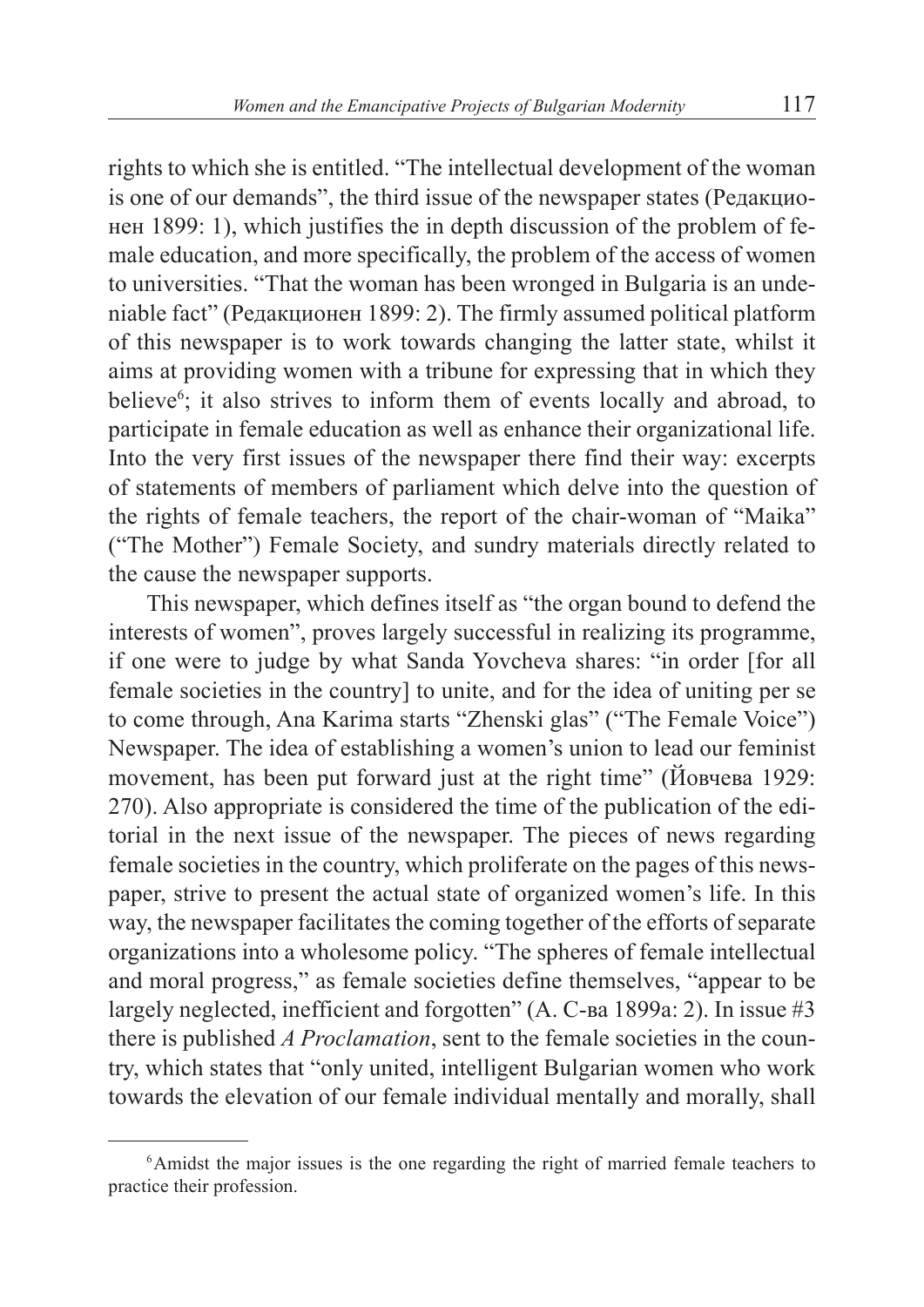be able to demonstrate an activity more successful than the one which has been the case so far" (Настоятелство 1899: 6). The efforts made by the circle of activists around "Zhenski glas" ("The Female Voice") newspaper are eventually rewarded so that in 1901 there is summoned an Assembly attended by women representing 20 female societies – women that have come to be known as the initiators of the Bulgarian women's union. The printed organ of the Union is "Zhenski glas" ("The Female Voice") newspaper (Йовчева 1929: 270).

The political engagement of "Zhenski glas" ("The Female Voice") newspaper can be argued to have been largely predetermined by the socialdemocratic tendencies with which its editors identify. The influence which the issues of this newspaper bear and disseminate amongst the public readership is the result of pro-western-Europe orientation within the boundaries of leftist ideas forming. "Translations of feminist literature, published during the 1890s through to the beginning of the  $20<sup>th</sup>$  century, play a crucial role for the popularization of the ideas of female emancipation amidst these layers," Krasimira Daskalova notes (1999: 89), in the common context of the emergence and shaping of "Zhenski glas" ("The Female Voice"). From its very beginning the newspaper functions as an organ which places the issue of female emancipation in the sphere of political publicity.

Together with its political bias, this newspaper gets progressively fed information on literary-musical evenings and balls organized by female societies. Part of the information concerns charitable initiatives, yet there dominate details on meetings to do with talks given on matters concerning the movement for women's rights locally and abroad, scientific research papers, poetical events, and musical performances. An editorial note published on page 8, issue #3 of the newspaper, says:

for all our sincere effort to satisfy the demands of some of our female subscribers who require a specific literary section, the editorial board regrets to announce that for the time being the newspaper's financial resources disallow the appearance of even a second page; nevertheless, the volume of the material gathered for each issue of the newspaper has become an increasing challenge for the modest space which has so far had to contain all the existing sections of the newspaper.

The editors vow to their female readers that, should an appropriate opportunity present itself, the issue in hand would be solved so that literature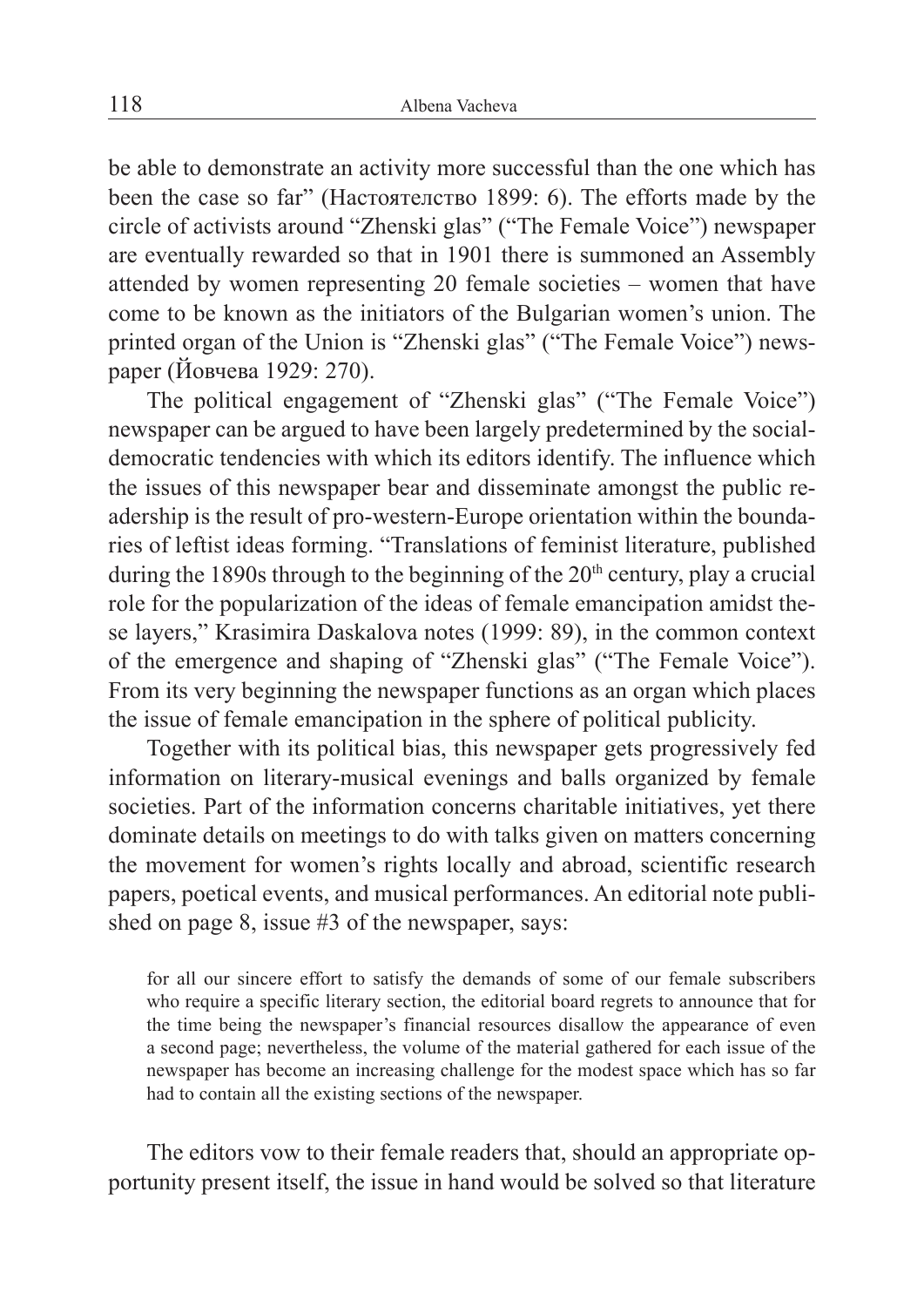would be able to find its place on the pages of the newspaper. "The editorial board can only promise that as soon as this becomes possible we will do our best to satisfy our female readers by publishing select short stories and novellas – translated or authentically produced by our own prose-fiction writers" (Бележка 1899: 8). The first poem, "Drugarski zov" ("A Comrade's Appeal") is to be found in issue  $#6$  of the newspaper – it summons men and women to awaken "that who suffers", whilst in issue #7 there is an excerpt from Ivan Vazov's "Geroinya (Ekaterina Avksentieva- -Simidchieva)" ("A Heroine [Ekaterina Avksentieva-Simidchieva]"). Ana Karima's "Ne ò vreme" ("Ill-Timed") is the first short story to appear in the supplement of issue  $#21-22$  whilst the supplement of issue  $#23-24$ contains the translated short story "Pokayala se" ("Atoned Woman"), originally authored by Matilde Serao. The following – second – anniversary of the newspaper affirms the practice of publishing literary materials, some of which are placed in the supplement of "Zhenski glas" ("The Female Voice"), and in case there is no opportunity for publishing a supplement, they are published on the pages of the newspaper itself.

In its dedication to the cause of changing the social role of the woman in Bulgaria "Zhenski glas" ("The Female Voice") newspaper proves to be that edition which is notably different from the existing at the end of the  $19<sup>th</sup>$  – beginning of the  $20<sup>th</sup>$  century periodicals.

The new currents coming from liberated countries inundate Bulgaria and the Bulgarian woman – the woman of the enclosed household environment, the woman of children, the woman mother whose virtues – loyalty, industry, housekeeping and humility – are her dear spiritual accessories; gradually, she exports her spirit into the outside and away from the house,

as Stefan Peykov explains the need for periodicals serving the female audience (1929: 255–256). The emancipation of the Bulgarian woman, judging by the contents and the choice of subject matters in periodicals, is a gradual process. Up until the emergence of "The Female Voice" the existing editions orientated towards the female audience predominantly deal with housekeeping matters. "The thirst for a cultural revival" shared by the entire society is apparently to be found even in the most intimate spheres of daily chores – the home environment. The household environment changes rapidly which itself causes transformations in the culture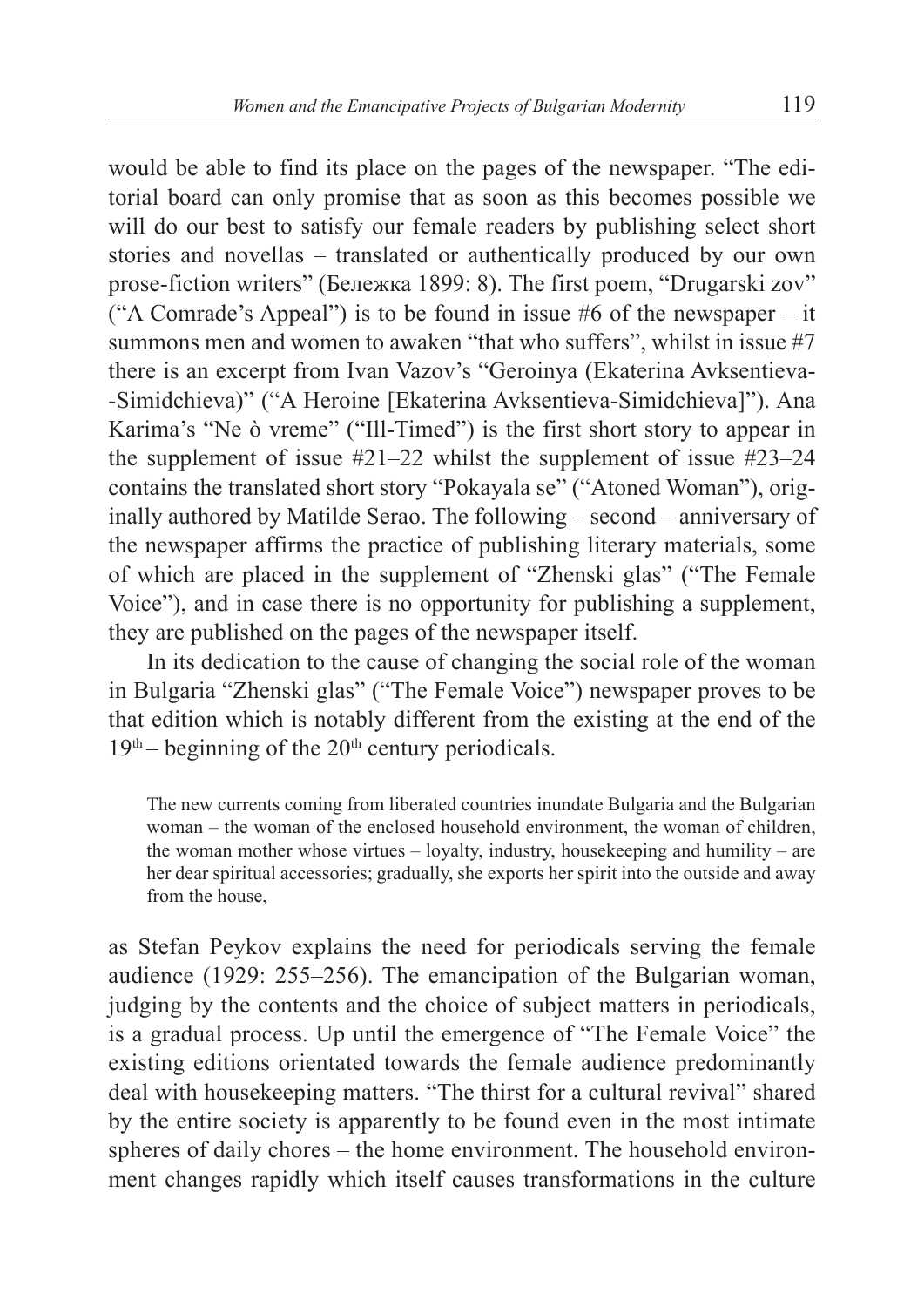and the lifestyle of the family unit. The woman, whose sphere of realization is very much the home, starts feeling a necessity which urges her to "search for manuals which would facilitate her novel orientation by providing her with appropriate directions", as Stefan Peykov motivates the presence of housekeeping editions. As a housekeeper, she is responsible for the wellbeing of the family, for its unanimity and mutual understanding. An addendum to the man, she is the one to make the home a cozy and trustworthy environment as she looks after the children and their education, guards her husband's authority, she is also responsible for maintaining order in the household. This projection of the cultural perceptions is fairly clearly reflected in periodicals through to the wars. "Almost all magazines designed to address the Bulgarian woman and the Bulgarian home have been marked by similarity of contents: what the earliest one argues is also maintained by the latest: "Wise women erect their houses whilst foolhardy ones demolish them with their own hands" (Solomon). "The woman is the other half of the world"; "the woman is an appendix to the man" (Пейков 1929: 256).

The erection of the new Bulgarian home is the woman's duty and responsibility. For this purpose the woman herself is expected to get specific training which should not directly collide with established social norms and rules. On the contrary, this training must be of the sort that has the capacity of preserving social order and the relationships on which it rests. The editors of housekeeping magazines venture to fulfill this excessively burdensome task – to emancipate the Bulgarian woman and her household environment. The task is extremely challenging because various editions strive to adhere both to the "wisdom" of Solomon's aphorism quoted above as well as to existing views about the place of the woman in the horizontal and vertical projections of the social order. Thus, the problem of the female individuality is projected within the boundaries of sex-gender identity which in its own turn relates to the discursive practices and roles imposed and accepted as natural in society. Due to this, most Bulgarian magazines, which aim to serve the female readership and are published in the period 1878–1920, develop and present topics relevant to housekeeping and to household matters. There find their place materials devoted to "raising the woman's cultural level", according to the most commonly used expression; there are also articles which discuss social problems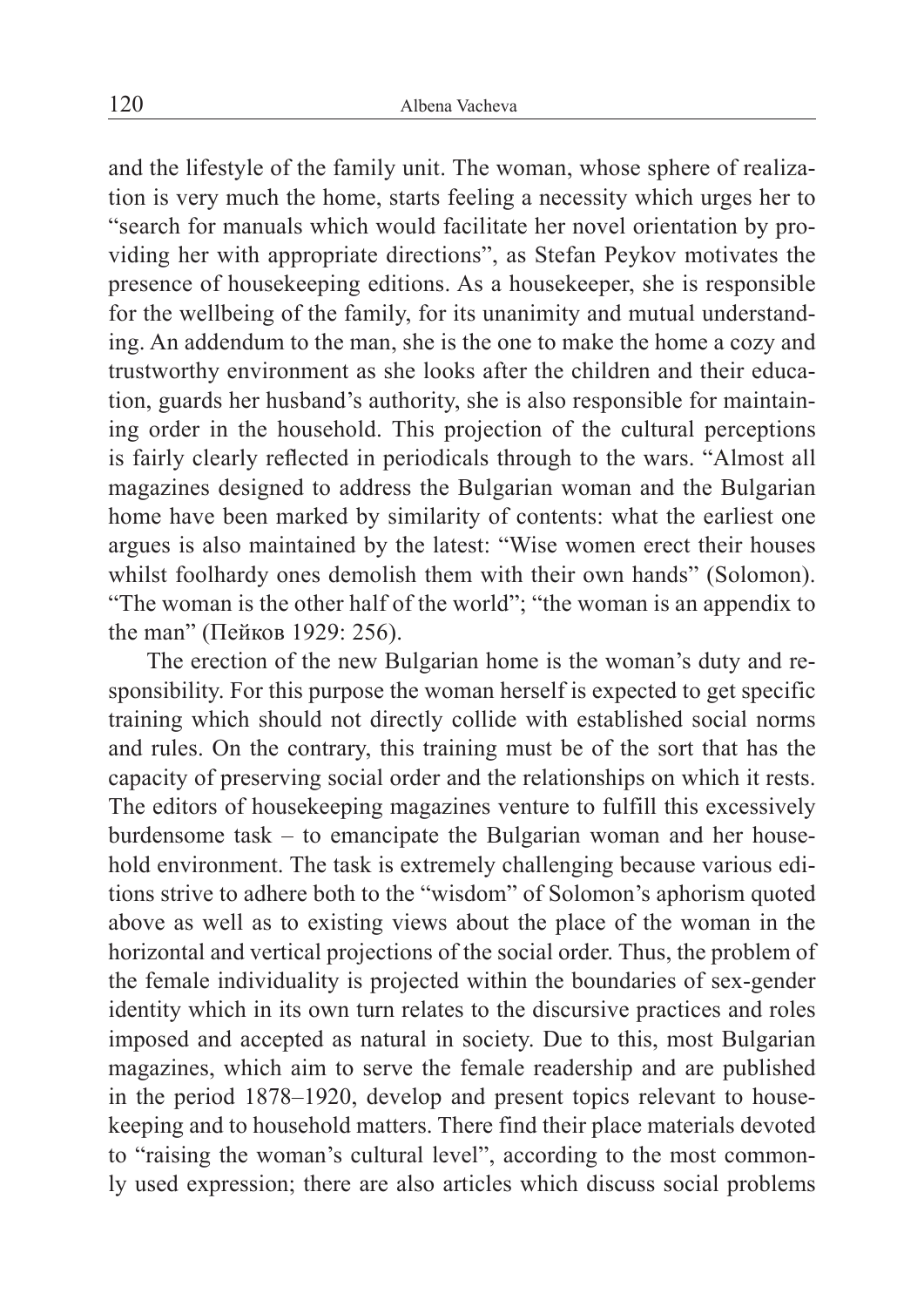locally or abroad. These magazines therefore acquire an eclectic outlook as they welcome on their pages at the same time a variety of materials of the widest range – starting from housekeeping and matters to do with hygiene, through to fashion and recipes in order to go, eventually, as far as literary works and discussions about the place of the woman in modern Bulgarian society. "Zhenski svyat" ("The Female World"), for instance, the first periodical magazine for women in Bulgaria (1893–1898, Varna), comes in fortnightly installments and according to the description provided by Stefan Peykov, "publishes articles on the feminist movement, some literature, some recipes and instructions and very little of cookery" (Пейков 1929: 256). The ambition of the editor, G. Noev, to enlighten Bulgarian women by publishing materials related to housekeeping, gets also realized in "Domakinia" ("The Female Housekeeper") supplement which starts coming out under the editorship of Elena Ivanova the following year.

Within the common context which housekeeping magazines establish, the woman is presented, above all and wholly, as a housewife with outstanding interests, which overcome the boundaries of her household duties. Publications related to the issues of female suffrage, social equality, the rights of women to get university education as well as to teach at schools, also find their place in housekeeping magazines without, however, defining the general outlook of those editions. On the contrary, one may claim that "Zhenski svyat" ("The Female World"), "Moda i domakinstvo ("The Fashion and Housekeeping")<sup>7</sup>, and "Bulgarka" ("The Bulgarian Woman") function, more or less, as exceptions to the common air of presentation which is in harmony with the editions of the end of the 19<sup>th</sup> century whose nature of contents is mostly focused on housekeeping. "Bulgarka" ("The Bulgarian Woman")8 and "Moda i domakinstvo" ("The

<sup>7</sup> "Moda i domakinstvo" ("The Fashion and Housekeeping") owes its emergence to the efforts of its editor, Elena Usheva. After the magazine ceases to be in 1907, she starts publishing "Domakinsko iliustrovano spisanie" ("The Housekeeping Illustrated Magazine"), whilst in 1910 she initiates "Sedianka" ("The Working Bee") Magazine. In 1905 Elena Usheva publishes "Rakodelno spisanie" ("The Handiwork") magazine in the form of separate brochures.

<sup>&</sup>lt;sup>8</sup> "The literary section of "Bulgarka" ("The Bulgarian Woman") magazine is reasonably modest bearing in mind the magazine's aim" – as Penka Vatova summarizes in her observations. "Rather weak in their aesthetic impact, the literary publications hardly ever deviate from the magazine's key objective – to teach readers to cherish the family and the home. The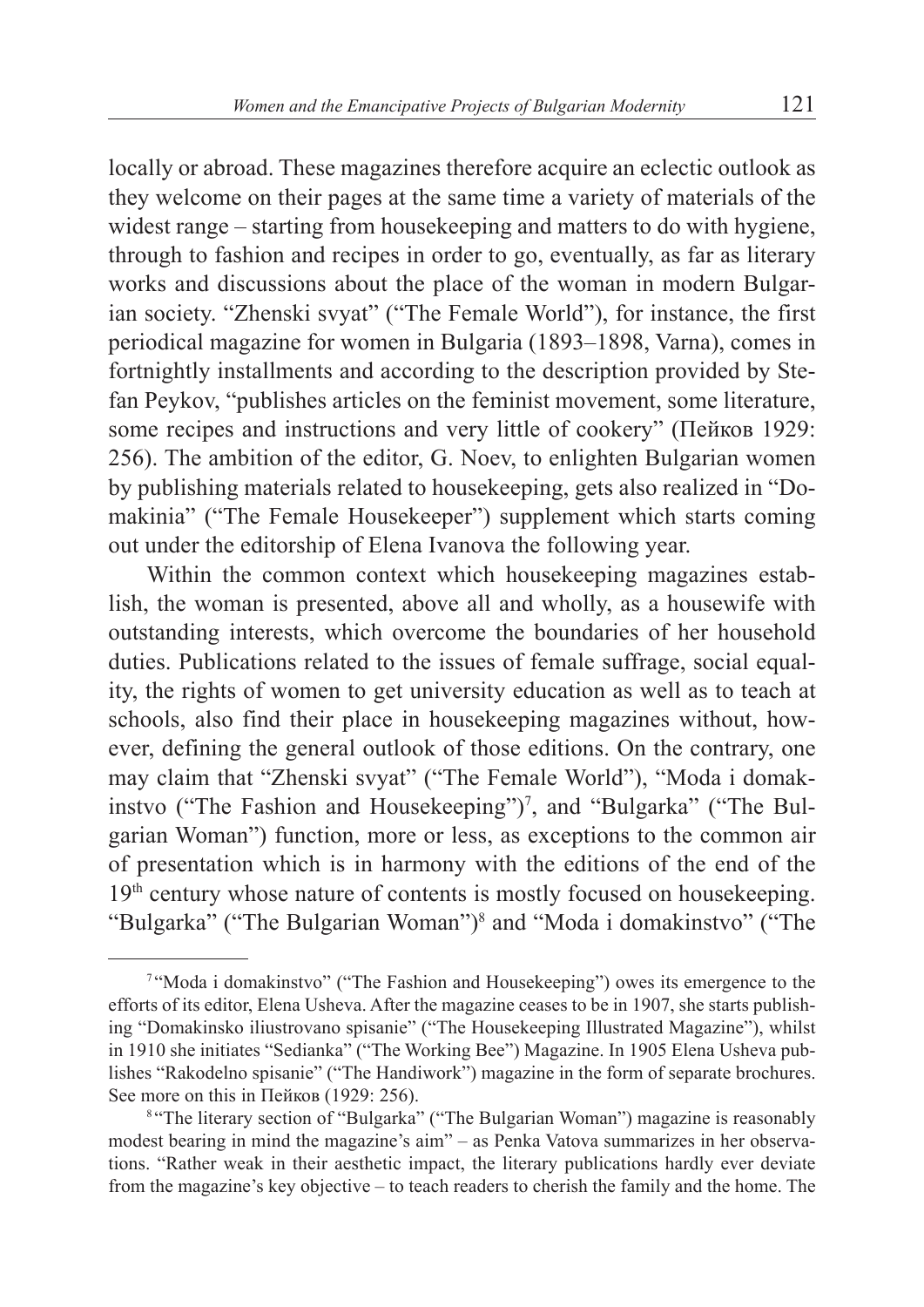Fashion and Housekeeping")<sup>9</sup> magazines are of especial interest to us as because of their emphasis on fiction which appears on their pages, and "The Female World" is particularly appealing in the attention it pays to the presence of the woman in Bulgarian society, in cultural, economic and institutional life. "Zhenski glas" ("The Female Voice") newspaper – the edition which succeeded "Zhenski svyat" ("The Female World") magazine (1893–1898) after the latter ceased to be – admits to this emancipative role which "Zhenski svyat" ("The Female World") tried to perform; together with some critical notes, this novel newspaper appreciates the merits of the late magazine. Rather curious appears to be the case of Mrs. Noeva – the magazine's editor – as "Zhenski glas" ("The Female Voice") newspaper reveals. "During the latest elections, Mrs. Noeva, the magazine's editor, wished to vote, and as she was denied this right, she raised the issue of whether, in accordance with our main law, the constitution, the Bulgarian woman is denied the right to vote, unlike other citizens" (Редакционен 1899: 1).

Female editions make an attempt to form one common body within the established social order. The woman begins to emerge, to get recognizable and despite the fact that these editions exist whilst balancing on the brink of social stereotypes and conventional social attitudes, they nonetheless become landmarks of the processes of female emancipation. A tribune for female voices being built by the press, the Bulgarian woman, denied public appearances, begins to claim her rights for participating in common issues. In this logic, the press turns out to be one of the modern mechanisms through which the woman strives to break the bondage of the marginal sphere of the socially disempowered established by traditional cultural models. The first steps are made through existing female societies, whilst the initiation into the

following genres have been represented: poetry, prose fiction, memoir writing and playwriting. Most of the publications are translations." (Ватова 1993: 214).

<sup>&</sup>lt;sup>9</sup> "Moda i domakinstvo" ("The Fashion and Housekeeping") is an illustrated family magazine – a pioneer in this variety of periodicals published in Bulgaria" – Leontina Dorosieva writes. "On the pages of this newspaper we discover some dozen of poems, two novels, over sixty short stories, several novellas, fables, plays and several literary critical articles". The magazine itself possesses a prominent "Literary-Research Section" which is an evidence of the editors' desire to raise the cultural awareness of their female readers, rather than merely to foster skills in aid of their housekeeping chores. Further reference on the matter of this edition in Доросиева (1993: 291–294).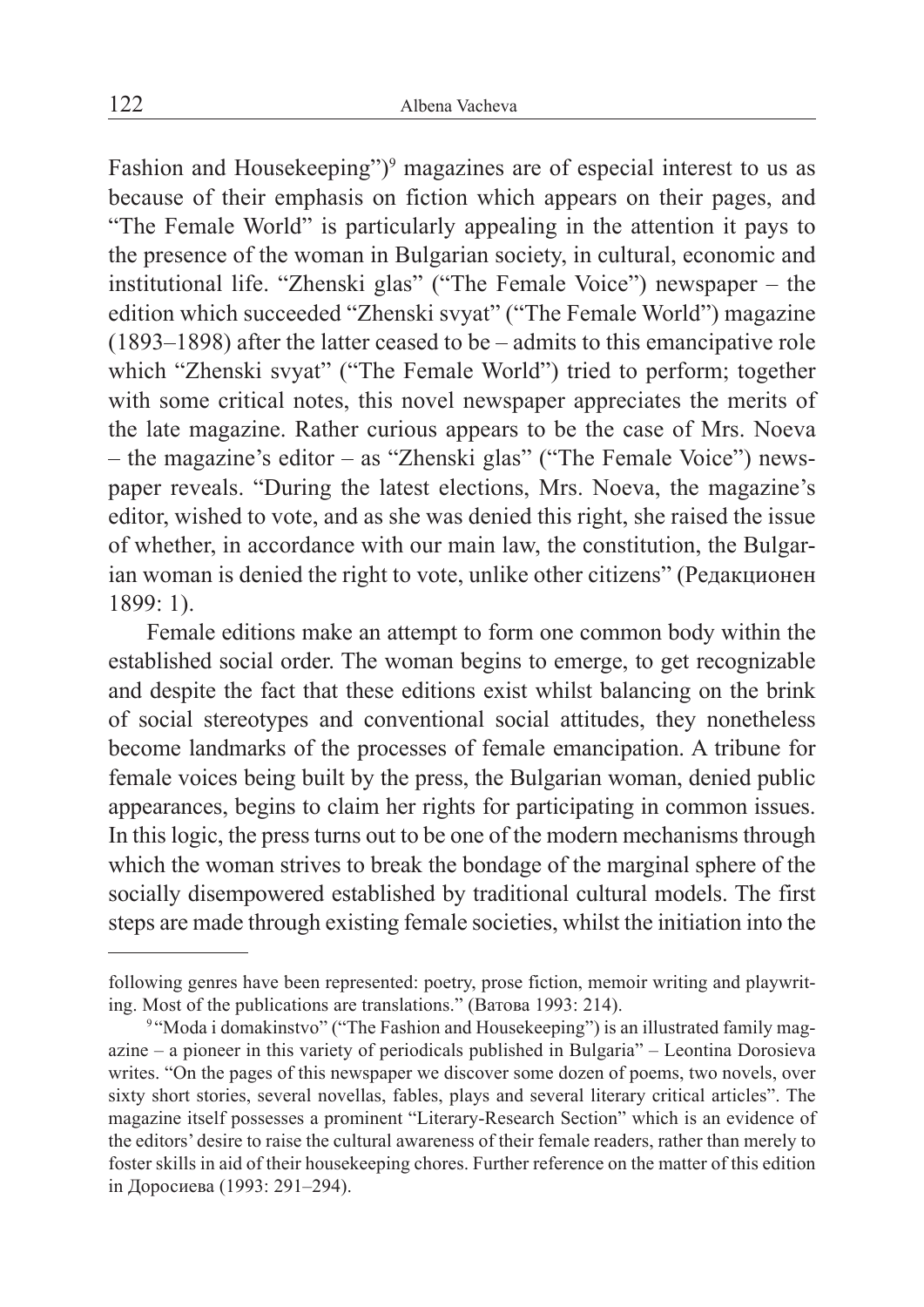sphere of publicity is achieved through the growing influence of newspapers and magazines. Regardless of the fact that the image of the woman gets declared as the collective disempowered based on the body and its sex-gender belonging, the initial stages of change are already a fact. From the collective body there begin to protrude and emerge separate female presences which start speaking with their own voices. The modern Bulgarian woman gets born thanks to the major, significant role of periodicals.

The female voice in Bulgarian magazines and newspapers bears simultaneously resonances from Renaissance and Enlightenment voices, if we were to apply Amelia Licheva's observations on the female presence in European literary traditions. "The Renaissance female voice is an audible voice. (…) a voice which ought not to reside in silence, but to cry out and echo, to roar, that tongues be untied and humility be overcome" (Личева 2002: 296–297). The Renaissance reverberation of the voice is an undeniable claim on the part of Bulgarian women, who start emerging creatively on the pages of periodicals, as to their willingness to participate in the distribution of social and symbolic power in the modernizing Bulgarian society. The female voice is a projection of the male voice, as Amelia Licheva outlines one of the characteristics of the Renaissance voice. In the age of modernity this voice, once again, is a projection of the male voice – it seeks its intimacy and support in order to actually resist it and then rise to become its equal in the sphere of public speaking. This is a voice, "driven by the clear memory of the past of women in history and mythology, a voice which constantly compares its own zones with those zones" (Личева 2002: 300). This commensuration, projected on the pages of modern Bulgarian periodicals, is expressed in a variety of survey materials which attempt to present the role of the woman within the historical perspective of various social regimes, cultural orders and religious doctrines. The editors believe it is important not only to present the history within which the woman gets recognized as "the second sex", they also think it necessary to reveal the current state of those societies whereby changing the status quo is under way. This renaissance voice has no demands from history as a factor to do with the formation of identity rather it resists only the projections of tradition which largely softens the radicalism of its sounding.

In this search for the woman in the past as well as in modernity there is also projected the voice of the Enlightenment. Loud enough, it is easily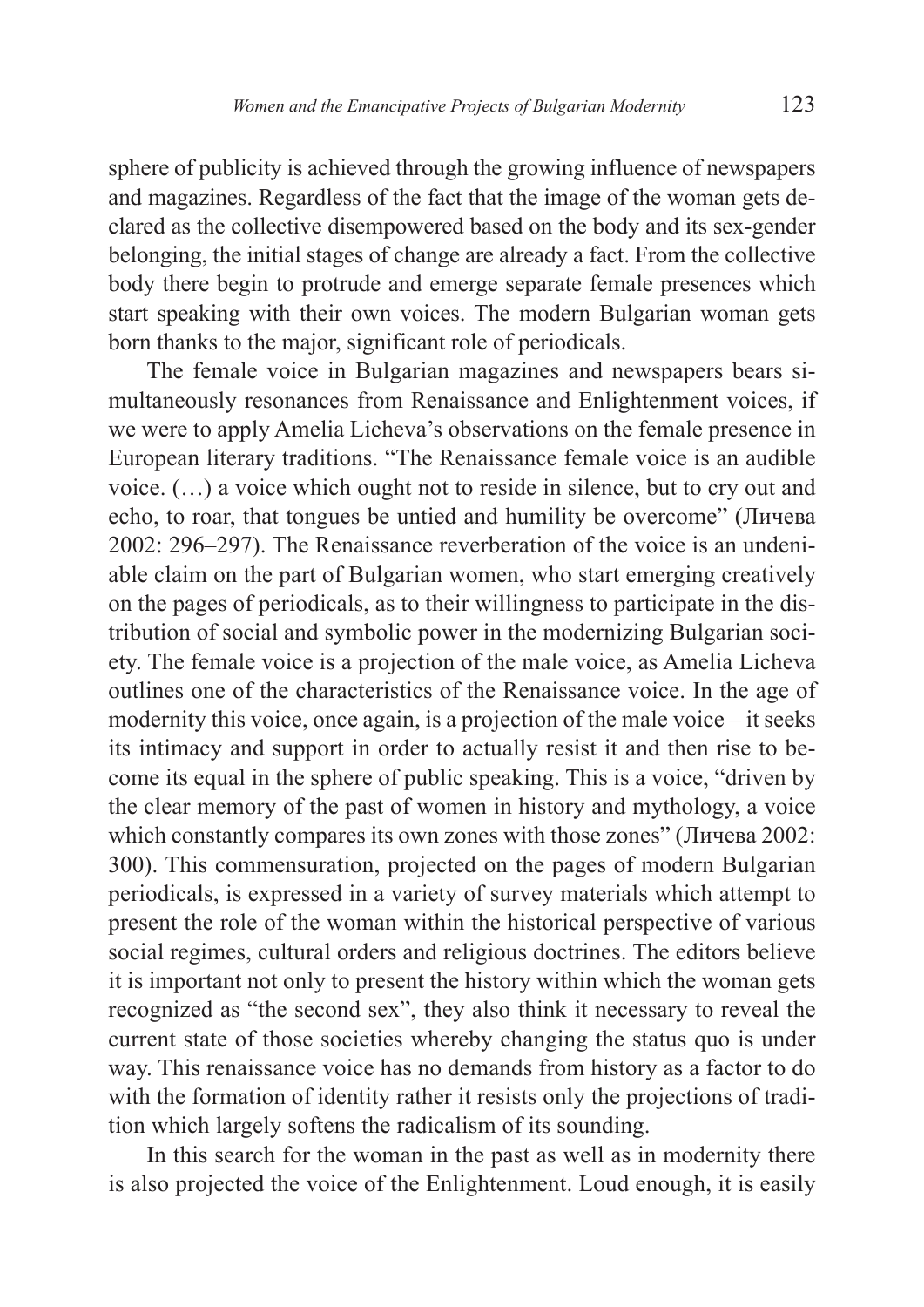recognizable in its attempts to parallel as well as to encourage into a choral sounding the multitude of voices of individual women. This voice owes its volume to its ambition of drawing in the history of sex-gender identity and juxtaposing it to modern sociality. It seeks not to change social order through history but it tries to legitimize its earnestness. Tradition needs changing yet that contains no threat for the props of social order. The New Age requires novel, literate individuals who must revise the role of the woman in the age of reason, as they must approach this matter without succumbing, covertly or overtly, to existing social stereotypes. The voice of Enlightenment finds its own listeners, figuratively speaking, through newspapers and periodicals as it organizes its own audience. This audience needs to be enlightened so that the woman could realize her place not only as a housewife but as a fully fledged, respectable and equal member of society. This, in fact, is one of the major tasks of periodicals at the end of the 19<sup>th</sup> century through to the beginning of the  $20<sup>th</sup>$  century – to create an environment of audibility. The change which needs to be made shall be achieved by women themselves – by those who shall embrace the cause of Enlightenment and shall disseminate knowledge amidst the rest. The common idea is that it is within the collective unity that the woman shall succeed in obtaining rights which shall allow her to realize her own individuality.

## **Literature**

Бележка, 1899, *При всичкото си желание...*, "Женски глас" no. 3 (1.12.), p. 8.

- Ватова П., 1993, *Българка*, in: *Периодика и литература*, vol. 2: *Литературни списания и вестници, смесени списания, хумористични издания (1893–1901)*, София, pp. 212–218.
- Даскалова К., 1999, *Феминизъм и равноправие в българския ХХ век*, in: *Майки и дъщери. Поколения и посоки в българския феминизъм*, ed. Р. Мухарска. София, pp. 80–105.
- Доросиева Л., 1993, *Мода и домакинство (1897*–*1906)*, in: *Периодика и литература 1893–1901*, vol. 2, София, pp. 291–294.

Йовчева С., 1929, *Български женски съюз*, in: *Полувековна България. Илюстрован юбилеен албум 1878–1928*, ed. Е. Марс, София, pp. 269–271.

Личева А., 2002, *Истории на гласа*, София.

Настоятелство,1899, *Възвание,* "Женски глас", no. 3 (1.12.), p. 6.